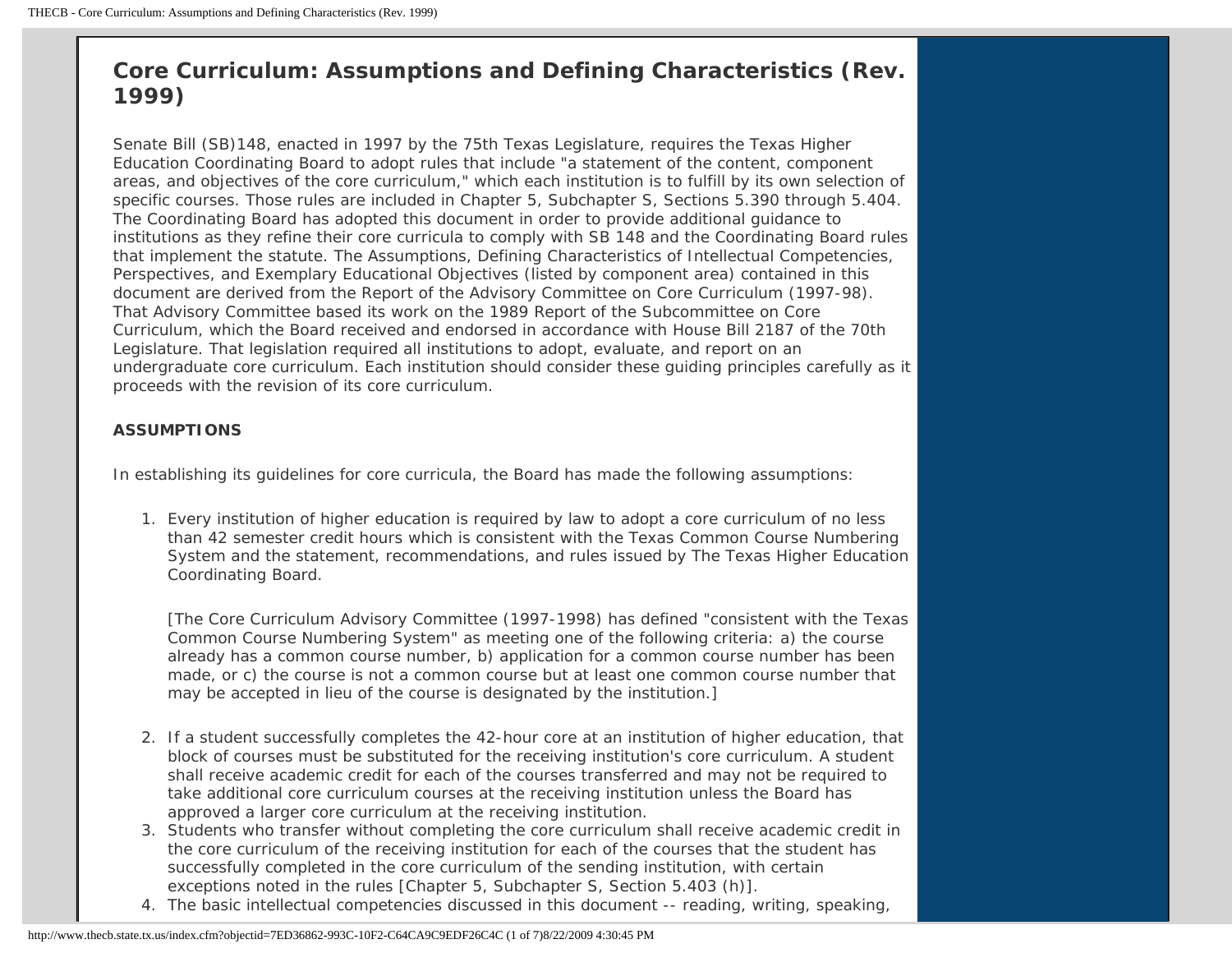listening, critical thinking, and computer literacy -- should inform the components of any core curriculum. Moreover, a core curriculum should contain courses that provide multiple perspectives about the individual and the world in which he or she lives; that stimulate a capacity to discuss and reflect upon individual, political, and social aspects of life so students understand ways in which to exercise responsible citizenship; and that enable students to integrate knowledge and understand the interrelationships of the disciplines.

- 5. There should be no attempt by the state to prescribe a specific set of core courses or a single core curriculum that would be uniform across all Texas colleges and universities.
- 6. A core curriculum should be described and assessed by faculty and institutions in terms of basic intellectual competencies and perspectives, and of specified student outcomes, rather than simply in terms of specific courses and course content.

# **DEFINING CHARACTERISTICS OF BASIC INTELLECTUAL COMPETENCIES IN THE CORE CURRICULUM**

The core curriculum guidelines described here are predicated on the judgment that a series of basic intellectual competencies -- reading, writing, speaking, listening, critical thinking, and computer literacy -- are essential to the learning process in any discipline and thus should inform any core curriculum. Although students can be expected to come to college with some experience in exercising these competencies, they often need further instruction and practice to meet college standards and, later, to succeed in both their major field of academic study and their chosen career or profession.

**READING:** Reading at the college level means the ability to analyze and interpret a variety of printed materials -- books, articles, and documents. A core curriculum should offer students the opportunity to master both general methods of analyzing printed materials and specific methods for analyzing the subject matter of individual disciplines.

**WRITING:** Competency in writing is the ability to produce clear, correct, and coherent prose adapted to purpose, occasion, and audience. Although correct grammar, spelling, and punctuation are each a sine qua non in any composition, they do not automatically ensure that the composition itself makes sense or that the writer has much of anything to say. Students need to be familiar with the writing process including how to discover a topic and how to develop and organize it, how to phrase it effectively for their audience. These abilities can be acquired only through practice and reflection.

**SPEAKING:** Competence in speaking is the ability to communicate orally in clear, coherent, and persuasive language appropriate to purpose, occasion, and audience. Developing this competency includes acquiring poise and developing control of the language through experience in making presentations to small groups, to large groups, and through the media.

**LISTENING:** Listening at the college level means the ability to analyze and interpret various forms of spoken communication.

**CRITICAL THINKING:** Critical thinking embraces methods for applying both qualitative and quantitative skills analytically and creatively to subject matter in order to evaluate arguments and to construct alternative strategies. Problem solving is one of the applications of critical thinking, used to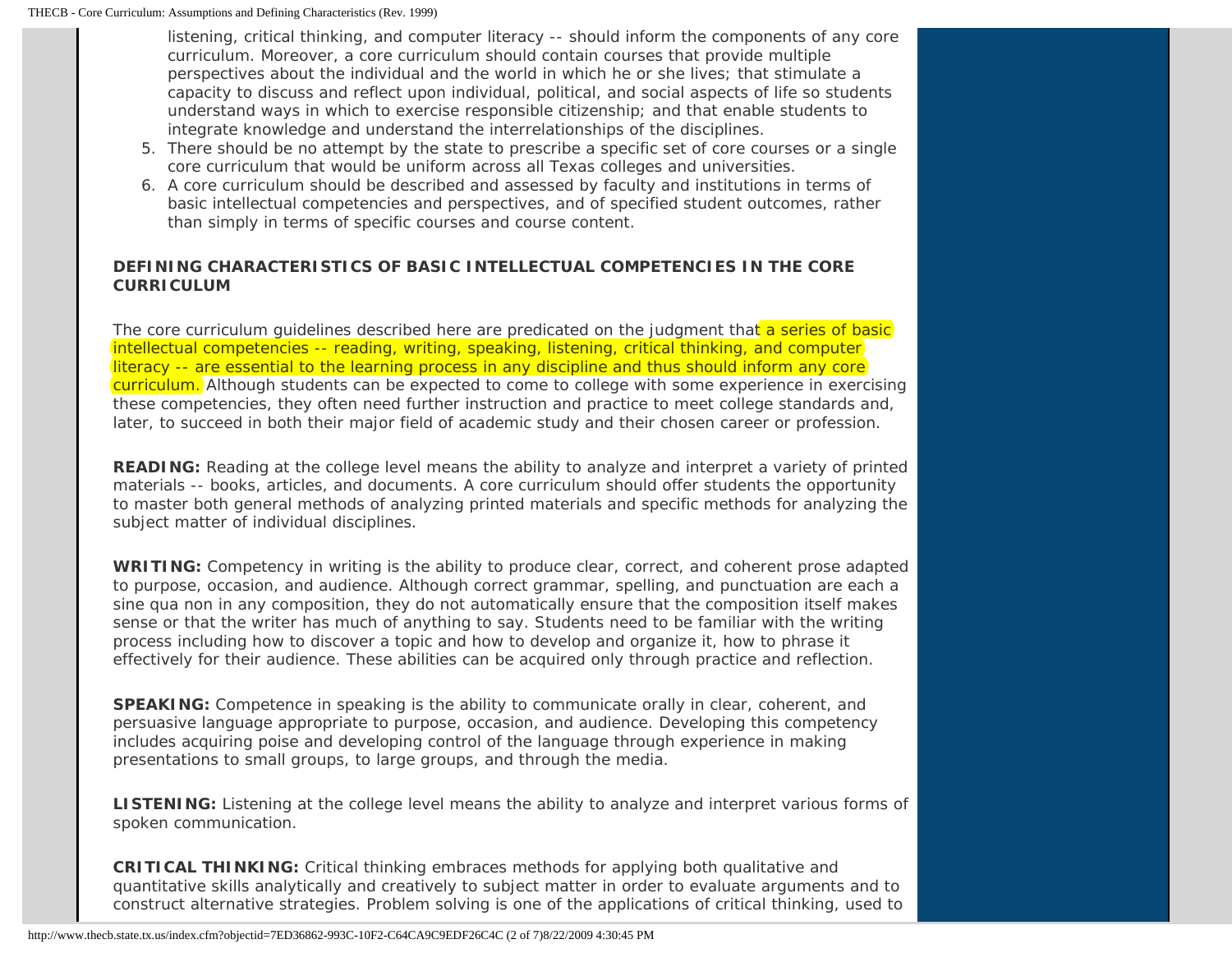address an identified task.

**COMPUTER LITERACY:** Computer literacy at the college level means the ability to use computerbased technology in communicating, solving problems, and acquiring information. Core-educated students should have an understanding of the limits, problems, and possibilities associated with the use of technology, and should have the tools necessary to evaluate and learn new technologies as they become available.

Some of these intellectual competencies have traditionally been tied to specific courses required of all students during their first two years of college. For example, courses in college composition, together with mathematics, have long been the cornerstone experience of the freshman year. But a single course or two-course sequence in college composition can do little more than introduce students to the principles and practices of good writing. Within the boundary of three to six semester credit hours of course work, neither of these sequences can guarantee proficiency. Moreover, in most curricula there are no required courses specifically dedicated to reading or to critical thinking. Thus, if a core curriculum is to prepare students effectively, it is imperative that, insofar as possible, these intellectual competencies be included among the objectives of many individual core courses and reflected in their course content.

# **PERSPECTIVES IN THE CORE CURRICULUM**

Another imperative of a core curriculum is that it contain courses that help students attain the following:

- 1. Establish broad and multiple perspectives on the individual in relationship to the larger society and world in which he or she lives, and to understand the responsibilities of living in a culturally and ethnically diversified world;
- 2. Stimulate a capacity to discuss and reflect upon individual, political, economic, and social aspects of life in order to understand ways in which to be a responsible member of society;
- 3. Recognize the importance of maintaining health and wellness;
- 4. Develop a capacity to use knowledge of how technology and science affect their lives;
- 5. Develop personal values for ethical behavior;
- 6. Develop the ability to make aesthetic judgments;
- 7. Use logical reasoning in problem solving; and
- 8. Integrate knowledge and understand the interrelationships of the scholarly disciplines.

# **INSTRUCTION AND CONTENT IN THE CORE CURRICULUM**

Education, as distinct from training, demands a knowledge of various contrasting views of human experience in the world. Both the humanities and the visual and performing arts deal with the individual's reaction to the human situation in analytical and creative ways. The social and behavioral sciences deal with the principles and norms that govern human interaction in society and in the production of goods and services. The natural sciences investigate the phenomena of the physical world. Mathematics examines relations among abstract quantities and is the language of the sciences. Composition and communication deal with oral and written language. Each of these disciplines, using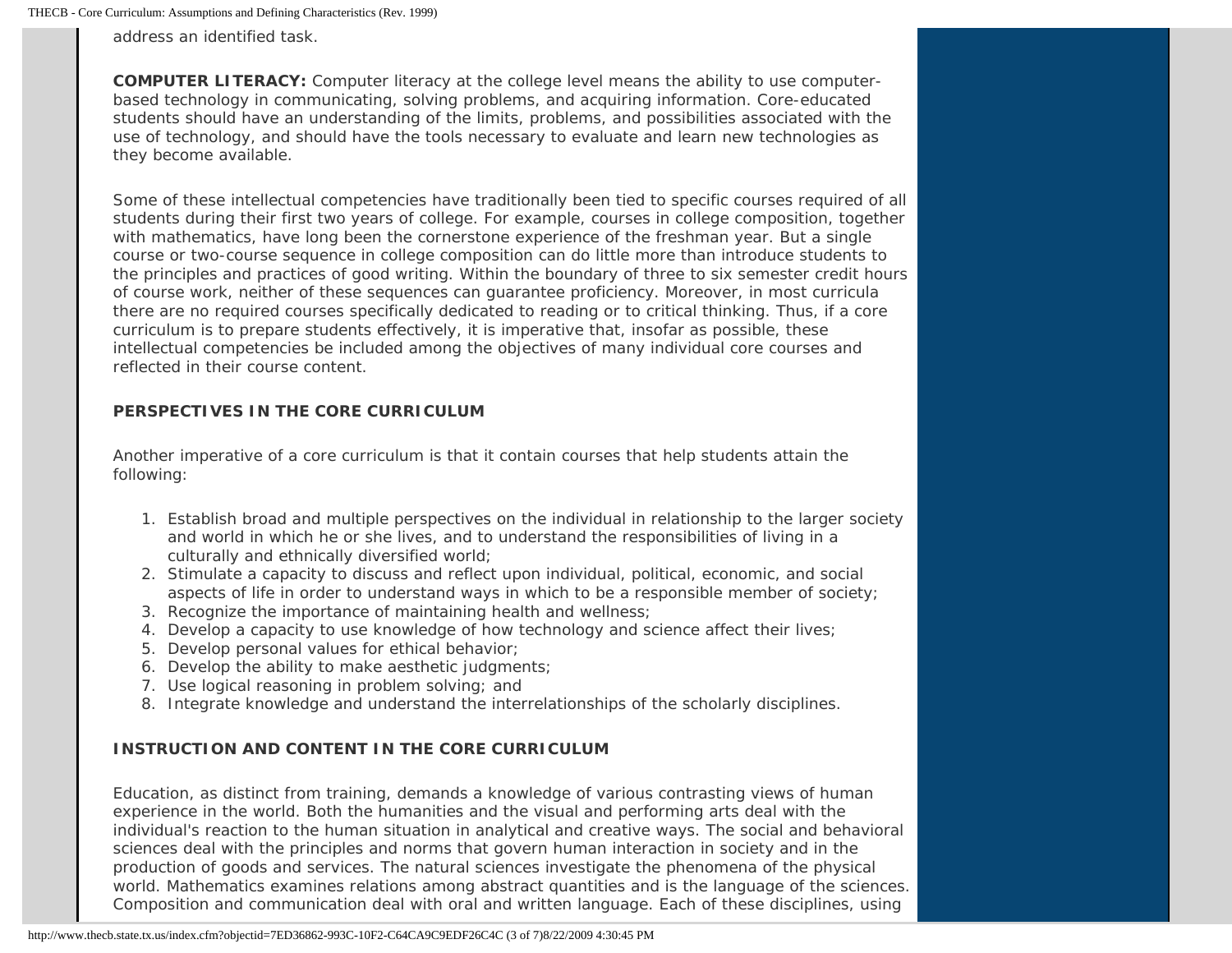its own methodology, offers a different perspective on human experience. Taken together, study in these disciplines provides a breadth of vision against which students can establish and reflect on their own goals and values.

The outcomes which are specified for the disciplinary areas are thus intended primarily to provide students with a perspective on their experience through an acquaintance with the subject matter and methodology of each discipline. They provide students with the opportunity to understand how these disciplines present varying views of the individual, society, and the world, and of appreciating the methods by which scholars in a given discipline organize and evaluate data. The perspectives acquired in these studies describe the potential, as well as the limitations, of each discipline in understanding the human experience.

The objective of disciplinary studies within a core curriculum is to foster multiple perspectives as well as to inform and deliver content. Disciplinary courses within a core curriculum should promote outcomes focused on the intellectual core competencies, as well as outcomes related to establishing perspectives, and the basic concepts in the discipline -- methods of analysis and interpretation specific to the discipline.

Institutions are urged to consider development and utilization of appropriate interdisciplinary courses as a means of helping students develop multiple perspectives on the individual in relationship to other people and societies. Comparison and contrast of disciplinary perspectives on an issue within the context of a single course can be a particularly effective instructional device.

### **CORE COMPONENTS AND RELATED EXEMPLARY EDUCATIONAL OBJECTIVES**

In designing and implementing a core curriculum of at least 42 semester credit hours, each Texas college and university should select and/or develop courses which satisfy exemplary educational objectives specified for each component area. The following exemplary educational objectives should be used as basic guidelines for selected component areas. Exemplary educational objectives become the basis for faculty and institutional assessment of core components.

Since it is difficult to define exemplary educational objectives for a core curriculum outside of some framework of the general areas of content, the objectives and outcomes described below are suggested as those that meet the intent of Senate Bill 148. The outcomes for student learning provide both guidelines for instruction and a profile of students as they complete each component of a core curriculum. Although these component areas could easily be "translated" directly into disciplinary or departmental terms, it is not necessary to restrict the areas to one or a few departments. These objectives could be met in a number of differing course configurations, including multi-disciplinary courses.

Colleges and universities across the state have specific missions and different roles and scope. The way in which colleges and universities achieve these outcomes will thus vary. These outlines are not intended in any way to impose restrictions on the creativity of the classroom instructor or to dictate pedagogical methods. The emergent profile of the students, however, will presumably have common characteristics insofar as they achieve the specified outcomes. A core curriculum experience will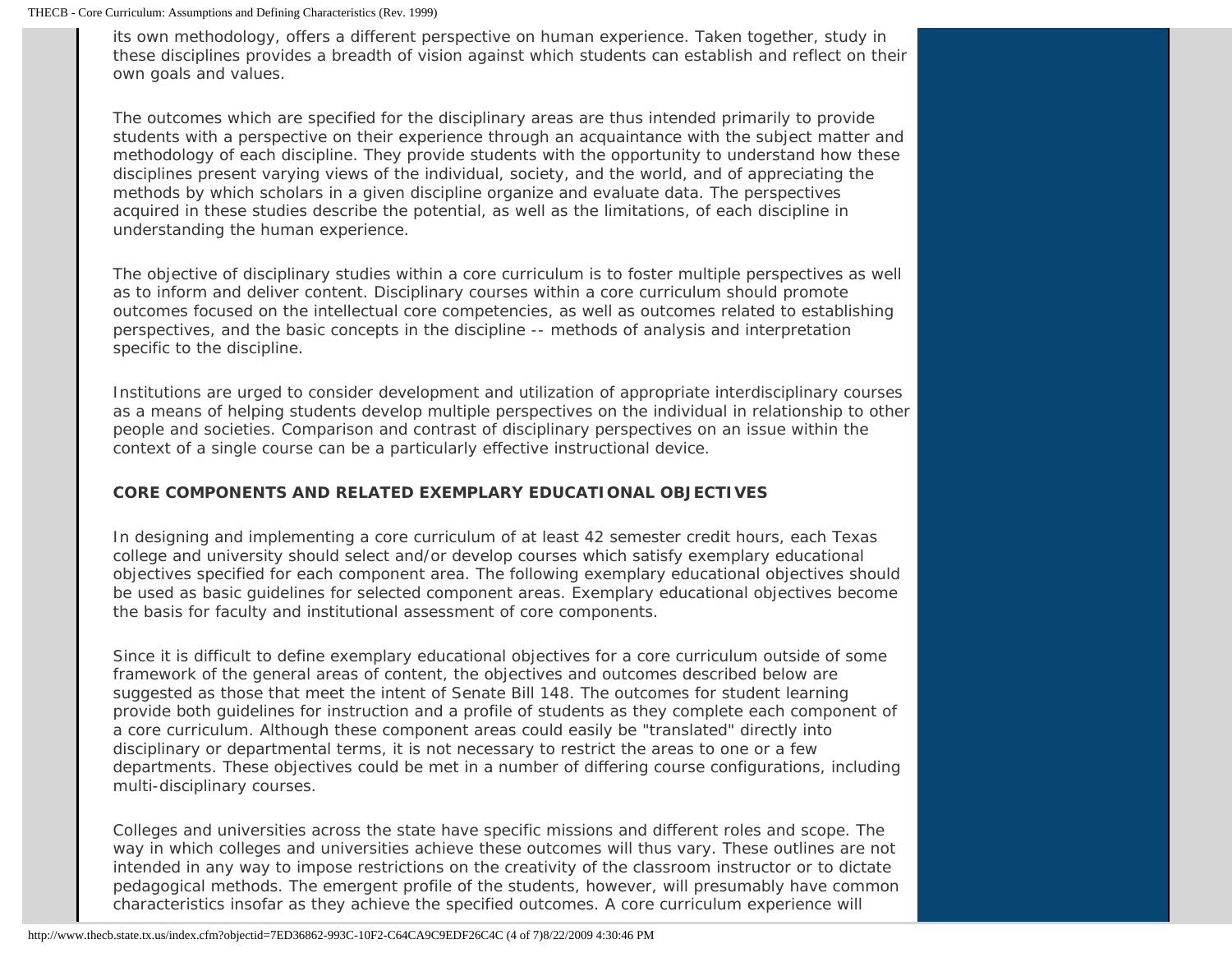prepare them to learn effectively through the rest of their college years so that they carry these aptitudes for learning into their life careers.

### **I. COMMUNICATION** (composition, speech, modern language)

The objective of a communication component of a core curriculum is to enable the student to communicate effectively in clear and correct prose in a style appropriate to the subject, occasion, and audience.

### *Exemplary Educational Objectives*

- 1. To understand and demonstrate writing and speaking processes through invention, organization, drafting, revision, editing, and presentation.
- 2. To understand the importance of specifying audience and purpose and to select appropriate communication choices.
- 3. To understand and appropriately apply modes of expression, i.e., descriptive, expositive, narrative, scientific, and self-expressive, in written, visual, and oral communication.
- 4. To participate effectively in groups with emphasis on listening, critical and reflective thinking, and responding.
- 5. To understand and apply basic principles of critical thinking, problem solving, and technical proficiency in the development of exposition and argument.
- 6. To develop the ability to research and write a documented paper and/or to give an oral presentation.

# **II. MATHEMATICS**

The objective of the mathematics component of the core curriculum is to develop a quantitatively literate college graduate. Every college graduate should be able to apply basic mathematical tools in the solution of real-world problems.

*Exemplary Educational Objectives*

- 1. To apply arithmetic, algebraic, geometric, higher-order thinking, and statistical methods to modeling and solving real-world situations.
- 2. To represent and evaluate basic mathematical information verbally, numerically, graphically, and symbolically.
- 3. To expand mathematical reasoning skills and formal logic to develop convincing mathematical arguments.
- 4. To use appropriate technology to enhance mathematical thinking and understanding and to solve mathematical problems and judge the reasonableness of the results.
- 5. To interpret mathematical models such as formulas, graphs, tables and schematics, and draw inferences from them.
- 6. To recognize the limitations of mathematical and statistical models.
- 7. To develop the view that mathematics is an evolving discipline, interrelated with human culture, and understand its connections to other disciplines.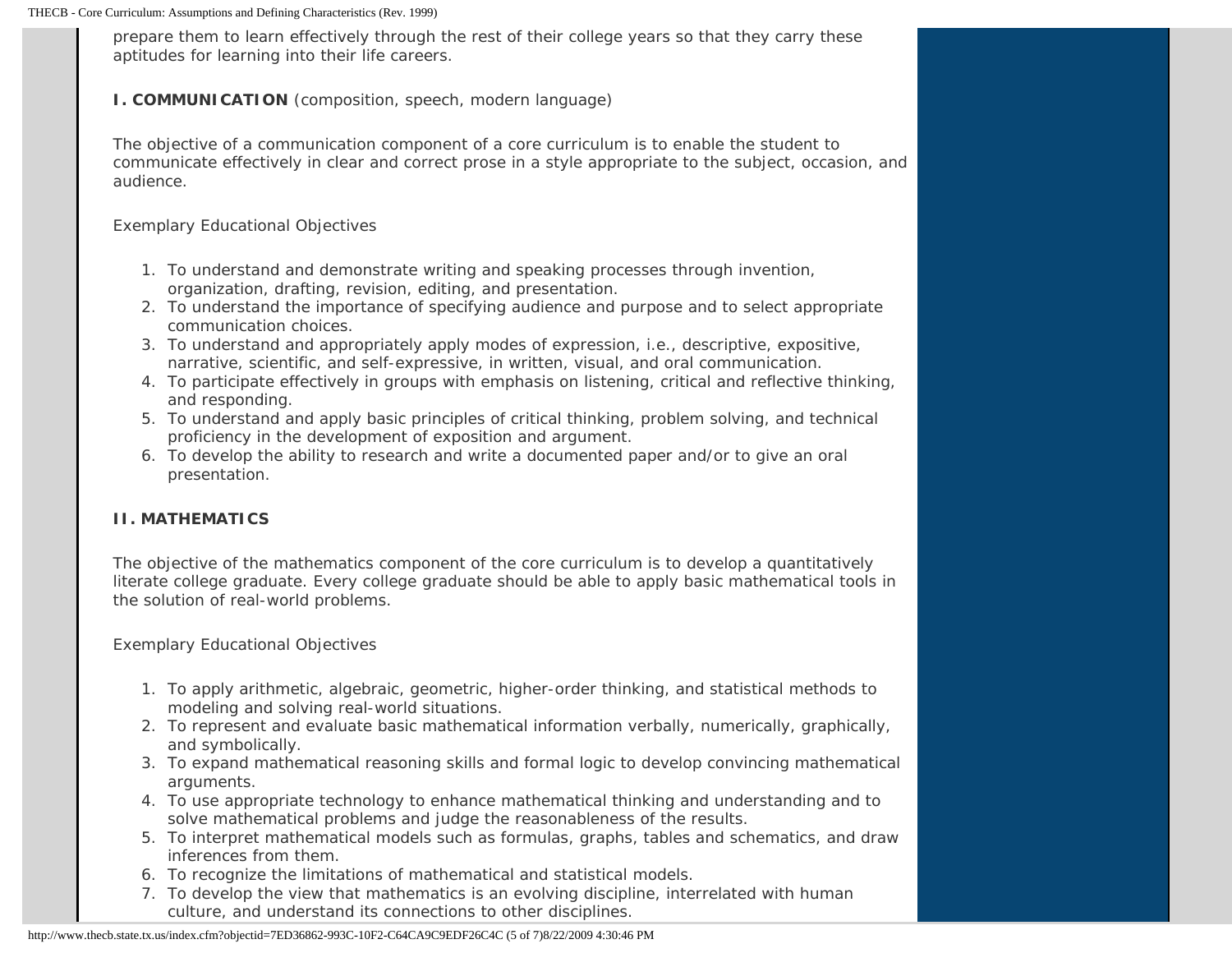### **III. NATURAL SCIENCES**

The objective of the study of a natural sciences component of a core curriculum is to enable the student to understand, construct, and evaluate relationships in the natural sciences, and to enable the student to understand the bases for building and testing theories.

#### *Exemplary Educational Objectives*

- 1. To understand and apply method and appropriate technology to the study of natural sciences.
- 2. To recognize scientific and quantitative methods and the differences between these approaches and other methods of inquiry and to communicate findings, analyses, and interpretation both orally and in writing.
- 3. To identify and recognize the differences among competing scientific theories.
- 4. To demonstrate knowledge of the major issues and problems facing modern science, including issues that touch upon ethics, values, and public policies.
- 5. To demonstrate knowledge of the interdependence of science and technology and their influence on, and contribution to, modern culture.

# **IV. HUMANITIES AND VISUAL AND PERFORMING ARTS**

The objective of the humanities and visual and performing arts in a core curriculum is to expand students' knowledge of the human condition and human cultures, especially in relation to behaviors, ideas, and values expressed in works of human imagination and thought. Through study in disciplines such as literature, philosophy, and the visual and performing arts, students will engage in critical analysis, form aesthetic judgments, and develop an appreciation of the arts and humanities as fundamental to the health and survival of any society. Students should have experiences in both the arts and humanities.

### *Exemplary Educational Objectives*

- 1. To demonstrate awareness of the scope and variety of works in the arts and humanities.
- 2. To understand those works as expressions of individual and human values within an historical and social context.
- 3. To respond critically to works in the arts and humanities.
- 4. To engage in the creative process or interpretive performance and comprehend the physical and intellectual demands required of the author or visual or performing artist.
- 5. To articulate an informed personal reaction to works in the arts and humanities.
- 6. To develop an appreciation for the aesthetic principles that guide or govern the humanities and arts.
- 7. To demonstrate knowledge of the influence of literature, philosophy, and/or the arts on intercultural experiences.

# **V. SOCIAL AND BEHAVIORAL SCIENCES**